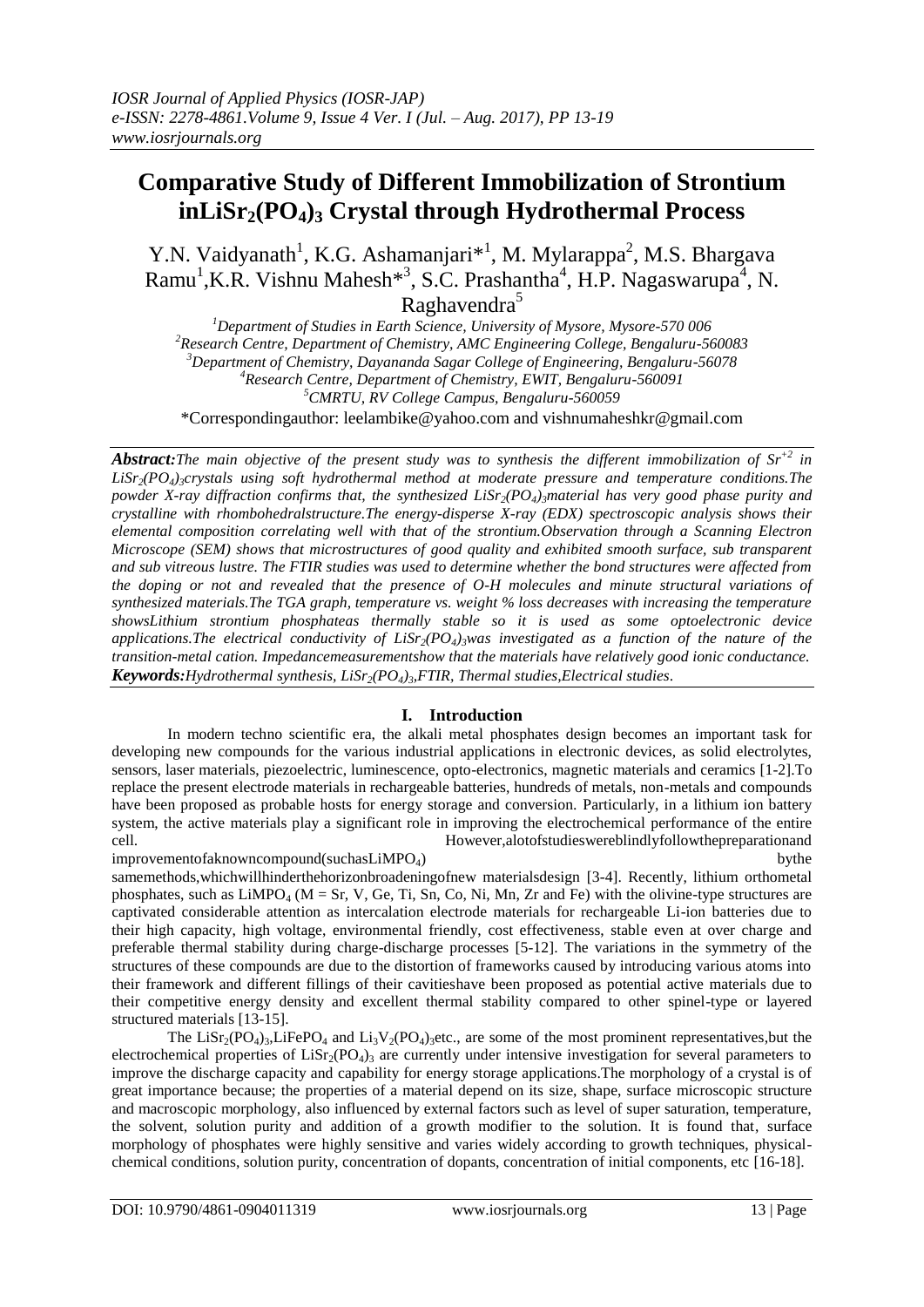Among many conventional wet chemical routes to synthesize phosphates, hydrothermal method is a very promising alternative technique for producing cathode and anode active materials [18].

In addition, the hydrothermal method is environmentally friendly, fast, simple, and readily scalable by the employment of continuous operation. The unique physical properties of supercritical water, including extremely low viscosity, high reactant diffusivity, zero surface tension, high reactivity, and high supersaturation ratio of reaction intermediates, make it a promising medium to produce highly crystalline and fine sized particles.In the present work, an attempt has been made to synthesize and characterizethe different immobilization of Strontium in LiSr<sub>2</sub>(PO<sub>4</sub>)<sub>3</sub>crystals through soft hydrothermal process. Many experiments were carried out using different ratios of LiOH,  $SrCl<sub>2</sub>$ , and 98% of  $H<sub>3</sub>PO<sub>4</sub>$  at moderate temperature. The as prepared samples were used to analyse the thermal properties using TGA and DSC. The electrical behaviour of the samples were investigated by the mixed electronic-ionic conductivity in strontium phosphate containing lithium ions.

## **II. Experimental**

## **2.1 Preparation of Lithium strontium phosphate (LiSr<sup>2</sup> (PO4)3)crystals**

A series of  $Lisr_2(PO_4)$ <sup>3</sup>crystals were synthesized by soft hydrothermal technique at adequate pressure and temperature conditions.The reagents of annular grade (99.99% purity) from MerckChemicals were used without further purification. Many experiments were carried out using different ratios of LiOH, SrCl<sub>2</sub>, and 98% of  $H_3PO_4$  at constant temperature. The starting reactance were thoroughly mixed at room temperature to get a homogenous, relatively less viscous mixture and were transferred to a Teflon lined stainless steel autoclaves of 50 mL capacity. The synthesis of LiSr<sub>2</sub>(PO<sub>4</sub>)<sub>3</sub>crystals were carried out at temperature range of 230°C. The nucleation was spontaneous and it was minimized through slow rate of heating. At this temperature, the experiments were run continuously for 5 days and followed by instant quenching to ambient conditions. The resultant product was in semisolid condition. The product was thoroughly washed several times with double distilled water and ethanol using ultrasonic cleaner and final product was filtered and dried under vacuum at 90° C for 2 hours. The crystals were obtained under following molar ratios in grams.

| $\mathsf{RO}$ ) motorials to confirmed the representative of the existals. |  |  |
|----------------------------------------------------------------------------|--|--|

The synthesis of  $Lisr_2 (PO_4)$ <sub>3</sub>materials to confirmed the reproducibility of the crystals.

## **2.2 Preparation of Pellets**

The synthesized sample was crushed into a fine powder and transferred to a stainless-steel die with tungsten carbide lining. After levelling the powder by means of the die position, the whole assembly was placed in a hand-operated hydraulic press. The pellets were prepared by pressing the material at pressure 8-10 ton**/**cm<sup>2</sup> . The compactness of the pellet was 80 - 85%. The diameter of the pellets was around 13mm; while the thickness of the pellets usually ranged between 3-5 mm. Thorough cleaning of the die with acetone, before and after use was observed as a usual practice. Pellets were kept in small specimen bottles, which in turn stored in a vacuum desiccator.

## **2.3. Experimental set up for the impedance measurement**

It consists of a furnace, a sample holder, and temperature controller and impedance analyser. For the representative compounds of present investigations, the impedance measurements have been carried out as a function of temperature (299 to 449K) and frequency (1 KHz to 1MHz). To measure the electrical conductivity, the flat surface of the cylindrical pellets was polished on different grade of fine polishing papers to remove the surface contaminations and to obtain parallel, smooth surfaces so that the thin silver foils placed over the twoscrew blocking thicker silver electrodes adhere well to the specimen. For the loaded sample holder, the tip of the chromel-alumel thermocouple wire has placed in close contact with the sample to measure and control the temperature of the sample. The sample holder was then placed inside the furnace, which was closed at one end to ensure a steady temperature state to be reached.

# **III. Result And Discussion**

## **3.1X -ray Diffraction analysis**

The phase purity and the crystallinity of the lithium strontium phosphates were observed by powder Xray diffractometer using the Shimadzu-7000 X-ray diffractometer with monochromatized Cu-Kα radiation with wavelength 1.54 Å. The PXRD spectrum of  $Lisr_2 (PO_4)_3$  composites were as shown in **Fig 1 (a-c).** The peaks at 2θ values of 15.46°, 19.51°, 24.97°, 27.59°, 28.61°, 29.82°, 34.07°, 37.10°, 39.73°, 42.67°, 45.50°, 48.53°, 50.15°,51.77°, 55.61°, 58.03°, 61.27°, 65.5°, 72.1° corresponded to the crystal planes of (200), (101), (210), (011) (111), (201), (020), (211), (301), (311)(121), (102)(401), (112), (321) (212), (221), (131), (421) (511), (412), (610), (331), (430), (040), (113), (701) and (313) of lithium-strontium phosphate and confirms the well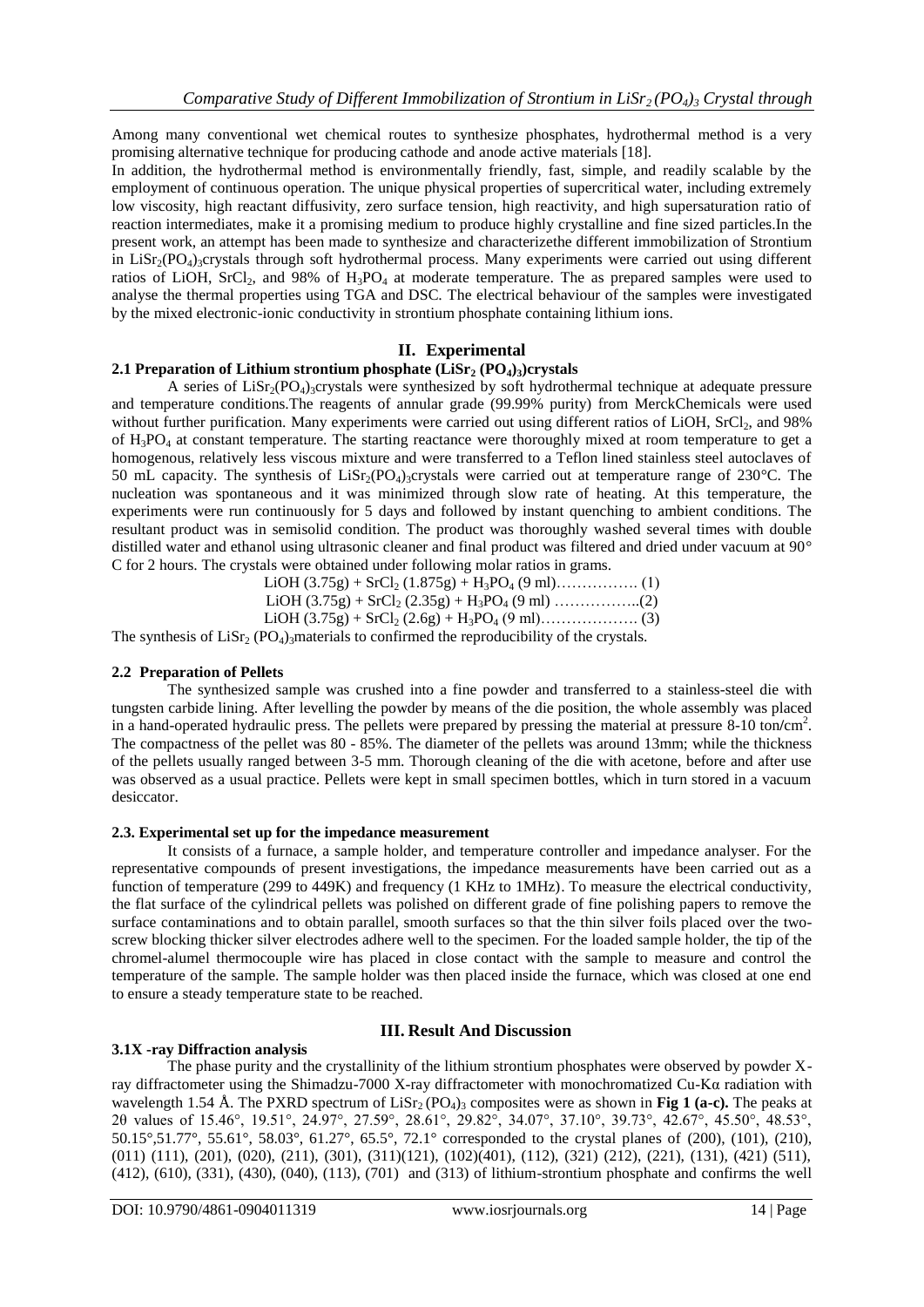crystalline [rhombohedral](https://en.wikipedia.org/wiki/Rhombohedral_lattice_system) phase [19]. The crystallite size (estimated from Scherrer's formula), the dislocation density and stacking fault of as-formed  $LIST_2(PO_4)$ <sub>3</sub> were tabulated in Table 1. As the dopant concentration increases, the intensity of  $(101)$ ,  $(020)$  and  $(102)$  planes decreases and at higher dopant concentration  $(12V)$  the sample gets transformed to cubic phase. In addition, from Fig. 1b, it was clearly observed that with the increase of strontium concentration, the diffraction peak slightly shift towards lower angle side may be due to expansion of unit cell volume results in tensile stress, this will certainly change the lattice parameters. All the crystallite size can be evaluated by Scherer's formula as

$$
D = \frac{0.9 \lambda}{\beta \cos \theta} \dots \dots \dots \dots \dots \dots \dots \tag{1}
$$

Where β; FWHM (in radians), θ; the Bragg angle of the peak,  $\lambda$ ; the X-ray diffraction wavelength, k; 0.90, the constant depends on the grain shape. The dislocation density and stacking fault were estimated by using the relations:



Fig.1. XRD spectra of a)  $List_2(PO_4)_3$  5V b)  $List_2(PO_4)_3$  7V c)  $List_2(PO_4)_3$  12V

**Table 1**. Estimated Crystallite size, strain, stacking fault and dislocation density of different mol ratio of Strontium in LiSr<sub>2</sub> (PO<sub>4</sub>)<sub>3</sub>

| <b>Sample</b>        | <b>FWHM</b> | <b>Average Crystalline</b> | <b>Strain</b>                 | stacking fault |                                                  |
|----------------------|-------------|----------------------------|-------------------------------|----------------|--------------------------------------------------|
|                      | (rad)       | Size (nm)                  | $\epsilon$ )×10 <sup>-3</sup> | SF             | $\delta$ ( 10 <sup>5</sup> lin m <sup>-2</sup> ) |
| $LiSr2(PO4)3 5 Vol$  | 0.139       | 59                         | 0.033                         | 0.547          | 2.80                                             |
| $LiSr2(PO4)3$ 7 Vol  | 0.137       | 58                         | 0.034                         | 0.515          | 2.92                                             |
| $LiSr2(PO4)3 12 Vol$ | 0.1906      | 44                         | 0.046                         | 0.494          | 5.05                                             |

## **3.2 Energy dispersive X-ray spectroscopy (EDAX)**

The energy-disperse X-ray (EDX) spectroscopic analysis (in **Fig 2a)-c)**) of thesampleshows their chemical composition correlating wellto that of the strontium. Within the limits of experimental error, the EDAX analytical data on atomic and wt.% of Li, P and Sr are found agreeable with their corresponding expected molar ratios as shown in Table 2. In addition to the peaks corresponding to the elements in the sample,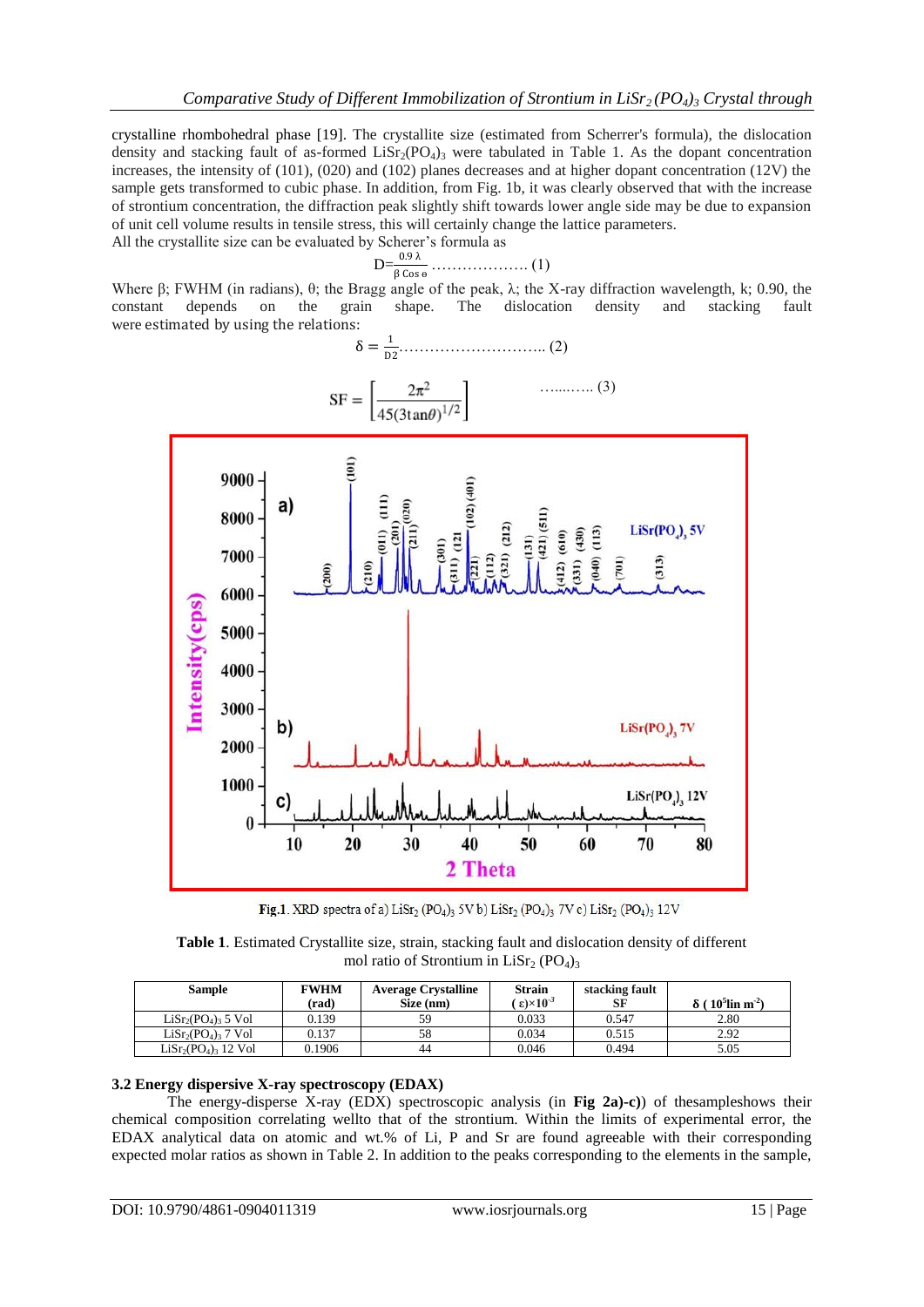we also observe weak peaks at 4-6 KeV. However, these are attributed to instrument artifact and are therefore not assigned.



**Fig.2**. EDAX analysis of a) LiSr<sub>2</sub> (PO<sub>4</sub>)<sub>3</sub> 5V b) LiSr<sub>2</sub> (PO<sub>4</sub>)<sub>3</sub> 7V c) LiSr<sub>2</sub> (PO<sub>4</sub>)<sub>3</sub> 12V

**Table 2.** Comparison of the amount of elements added in the reaction mixture of  $List_{2}$  (PO<sub>4</sub>)<sub>3</sub> with that estimated in the reaction product by EDX.

| <b>Sample</b>                            | <b>Strontium</b><br>Oxygen |       | Phosphor $(\% )$ |  |
|------------------------------------------|----------------------------|-------|------------------|--|
|                                          | (%)                        | (%)   |                  |  |
| LiSr <sub>2</sub> (PO4) <sub>3</sub> 5 V | 52.44                      | 19.89 | 27.67            |  |
| LiSr <sub>2</sub> (PO4) <sub>3</sub> 7 V | 46.43                      | 27.3  | 26.27            |  |
| $LiSr2(PO4)3 12 V$                       | 42.37                      | 38.66 | 19.0             |  |

## **3.3 Scanning Electron Microscope**

The morphology and size of the powder was observed using Scanning Electron Microscope (SEM-VEGA3 TESCAN, BMSCE, Bengaluru). Crystals obtained by the hydrothermal method were of good quality and exhibited smooth surface, sub transparent and sub vitreous lustre as shown in **Fig. 3 (a-c)**.It was found that as the Sr concentration increases materials show well-developed morphology with better degree of crystalline nature. Further, increase of Sr concentration in the experiments has not yielded any considerable change either in the morphology or in the size.At the lower concentrations (Figure. 3a), the morphology is by and large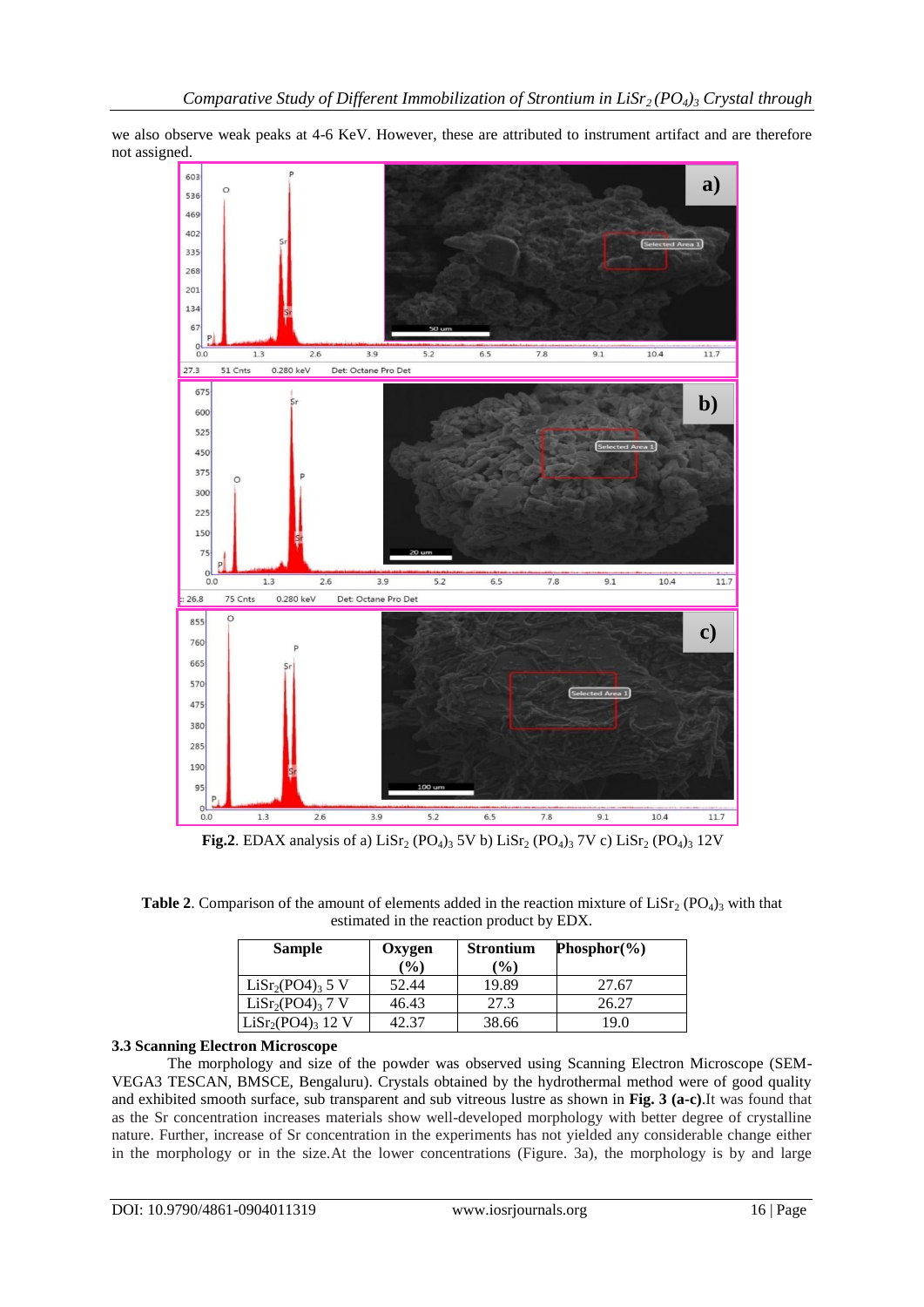acicular to rhombs, mono-phase. As the concentration of increases, morphology exhibited homogeneous particles with cubic like structure anduniform distribution of fine particleswith little agglomeration [20].



**Fig.3.SEM** analysis of **a**) LiSr<sub>2</sub> (PO<sub>4</sub>)<sub>3</sub> 5V,**b**) LiSr<sub>2</sub> (PO<sub>4</sub>)<sub>3</sub> 7V,**c**) LiSr<sub>2</sub> (PO<sub>4</sub>)<sub>3</sub> 12V

## **3.4 Fourier Transform -Infrared Radiation Spectroscopy**

**Fig.4.** a)-c)show the FTIR spectrum of LiSr<sub>2</sub> (PO<sub>4</sub>)<sub>3</sub>(5V-12 V). FT-IR spectra of samples were recorded in the range 400 to 4000 cm<sup>-1</sup> at room temperature and is used as a main technique for elucidating the structure of the complexes and enables to understand the radical groups and the minute internal structural distortion also, it was used to determine whether the bond structures were affected from the doping or not. FT-IR spectral studies on alkaline transitional phosphate compounds provide very good information about the formation, structure, distortion of [PO<sub>4</sub>] tetrahedron, and symmetry of the compounds. The presence of orthophosphate anions in the crystal structure was confirmed with the infrared (IR) spectroscopy. The vibrational modes  $[P_2O_7]^4$  were observed in the range 500-1500 cm<sup>-1</sup>. The bands in the region of 1200 cm<sup>-1</sup> are assigned to the stretching asymmetric vibrations  $v3$ , and bands in the region of 980–915 cm<sup>-1</sup> correspond to the stretching symmetric vibrations v1 of the P-O-Pions. Bands in the 700-400 cm<sup>-1</sup> assigned to the bending vibrations ν4 and ν2. Based on the analysis of the presented IRspectra, we assumed that phosphate of the compositions LiSr<sub>2</sub> (PO<sub>4</sub>)<sub>3</sub> (5V-12 V) to be characterized by the R-3c space group and the prepared samples can be attributed to the orthophosphate class [20 –22].



**Fig.4**. FTIR analysis of **a**) LiSr<sub>2</sub> (PO<sub>4</sub>)<sub>3</sub> 5V **b**) LiSr<sub>2</sub> (PO<sub>4</sub>)<sub>3</sub> 7V **c**) LiSr<sub>2</sub> (PO<sub>4</sub>)<sub>3</sub> 12V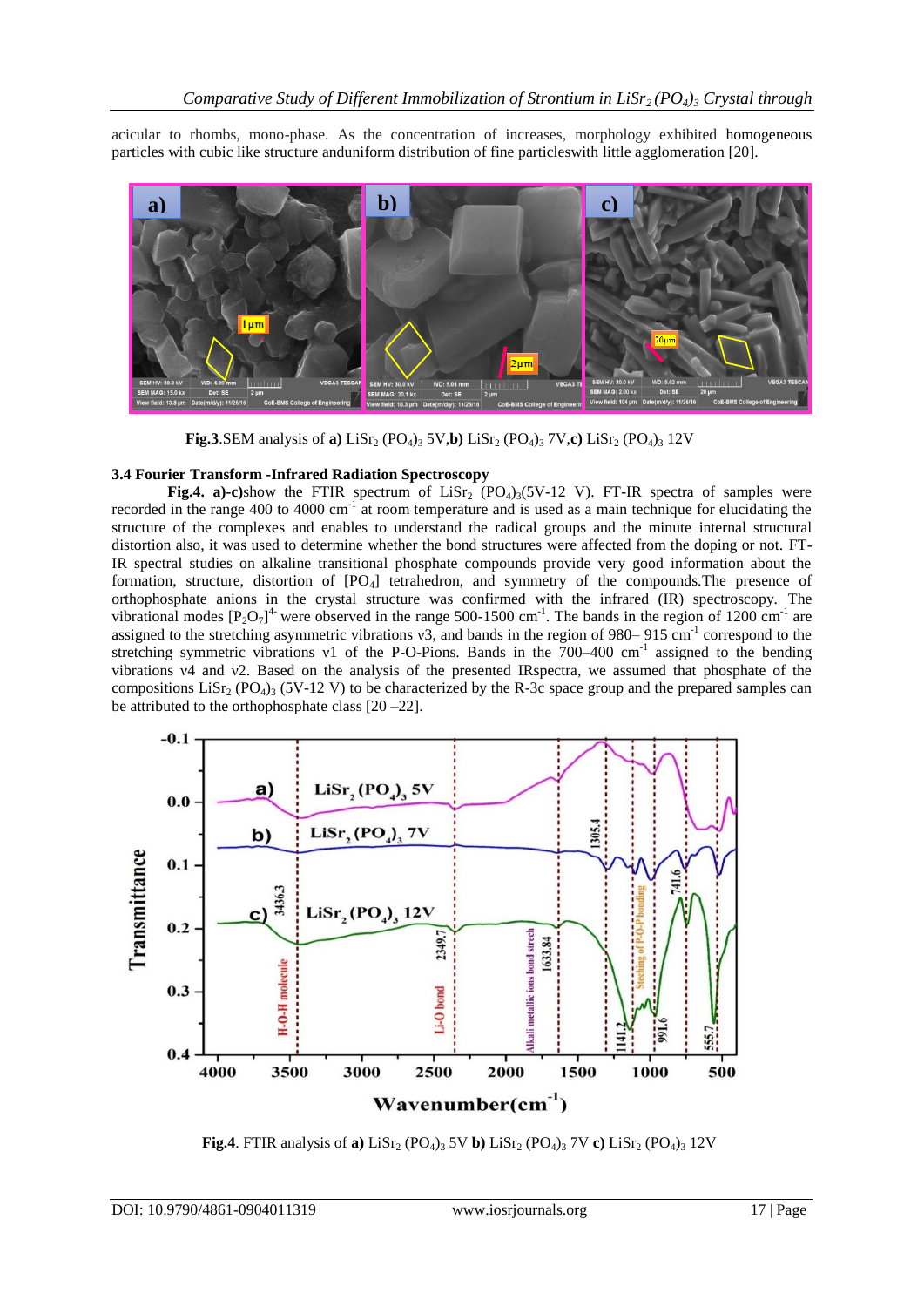The spectra of  $M^+Sr_2 (PO_4)_3 (M^+ = Li^+, Na^+$  and  $K^+$ ) compounds have exhibited prominent and narrow multiple vibration bands in four frequency regions. The vibration regions at around  $v1=3451 \text{cm}^{-1}$ ,  $v2=2350 \text{cm}^{-1}$ ,  $v3=1633$  cm<sup>-1</sup>, and v4=1305 cm<sup>-1</sup>, have clearly indicated the presence of H-O-H molecule. It is clearly noticed that, the study compounds have exhibited more number of splitting and sharpness, especially in the low frequency regions indicating the polymerization of  $[PO4]^{3-}$  to  $[PO7]^{4-}$ . The above analysis of the vibrations in the related structures of double orthophosphates of Sr and the elements with an oxidation degree of +2 described by different space groups shows that the IR spectra of the phases with large and small cations differ in the character, number, and types of their bands both in the stretching and deformation regions [22].

## **3.5 Thermogravimetric (TG) analysis**

Lithium strontium phosphate are very important to soft magnetic materials due to these materials are high magnetic permeability. The TGA thermo grams of  $Lisr_2(PO_4)$ <sub>3</sub>as shown in **Fig.5**, the graph temperature v/s. weight % loss decreases with increasing the temperature as observed in the spectra.In this way, the Lithium strontium phosphatewas thermally stable so it is used as some optoelectronic device applications. The thermal properties of the LiSr<sub>2</sub> (PO<sub>4</sub>)<sub>3</sub> was studied using differential scanning calorimetry (DSC) from room temperature to 800 $^{\circ}$ C and the observed thermo grams are shown in the **Fig.5**. The melting temperature (Tm) of LiSr<sub>2</sub>(PO<sub>4</sub>)<sub>3</sub> identified more than 700 $^{\circ}$ C. Thus, the thermal properties of LiSr<sub>2</sub>(PO<sub>4</sub>)<sub>3</sub> material gives a more information for optoelectronic applications [23].



**Fig.5**. TGA/DSC analysis of  $Lisr_2 (PO_4)_3 12V$ 

## **3.6 Electrical Properties**

In general, electromagnetic interaction between constituent phases is key point to change dielectric behaviour of material. The dc conductance of samplewas measured by Wayne Kerr 6500B impedance analyser with computer interface, where the signal frequency varied from 1 kHz to 10 MHz, equivalent circuit in series and bias voltage set at 1V. **Fig.6**. show the frequency dependence dc capacitance of  $Lis_{r}(PQ_{4})$ <sub>3</sub>sample. The frequency response dc capacitance also depends on doping with strontium. Dielectric behaviour has also been studied as a function of temperature (room temperature to  $35^{\circ}$ C). The dielectric measurements were carried out at room temperature in a frequency range using inductance capacitance resistance (LCR) meter bridge (6500B Wayn Kerr).The dielectric constant is calculated from the capacitance value of the given material by the formula

$$
\varepsilon' = \frac{c d}{\varepsilon_o A} \tag{2}
$$

Where, 'C': capacitance of the pellet in farad,

'**d**' : thickness of pellet in meter,

'**A**' :cross-sectional area of the flat surface of the pellet

'**ε**<sub>o</sub>' :permittivity constant of free space. ( $\varepsilon$ <sub>o</sub> = 8.85 x 10<sup>-12</sup> F/m)

Dielectric constant of lithiumstrontiumphosphatewas determined by the relation above in Fig. 6 shows representative behaviour of synthesized samples.